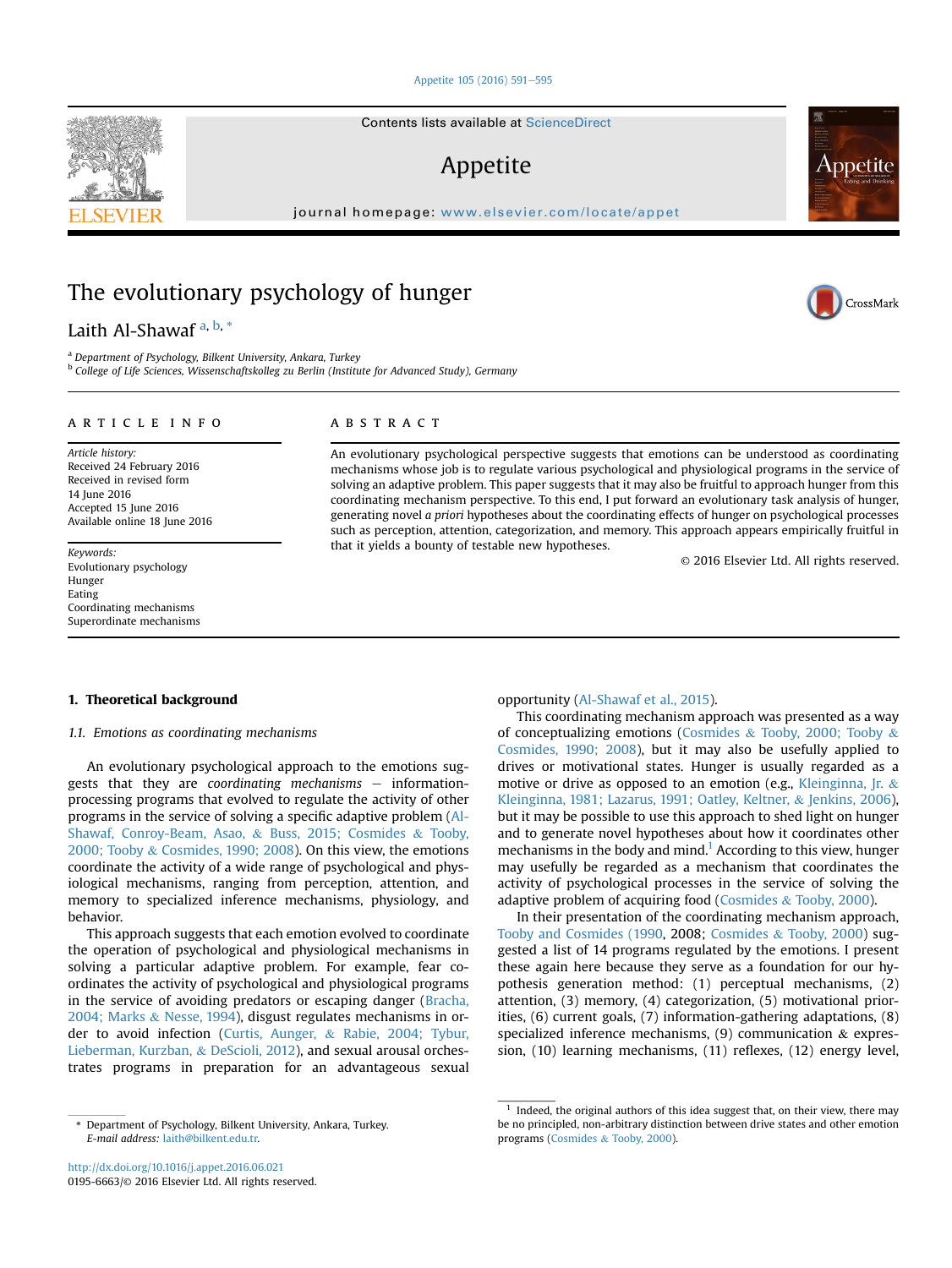mood, and effort allocation, (13) physiology, and (14) behavior.

The theoretical foundations of this approach, including a discussion of a) the conceptual strengths of this view, b) why mechanisms need coordination in the first place, and c) how to empirically test the validity of this approach, are all outlined in longer conceptual papers ([Al-Shawaf et al., 2015; Cosmides](#page-4-0) & [Tooby, 2000; Tooby](#page-4-0) & [Cosmides, 1990; 2008](#page-4-0)). I therefore do not repeat those points here. Instead, in this article I approach hunger from this "coordinating mechanism" perspective, using a method called evolutionary task analysis to generate an array of novel a priori hypotheses about hunger.

# 1.2. Heuristic value and predictive power

The coordinating mechanism approach offers a systematic hypothesis generation method based on evolutionary task analysis ([Marr, 1982\)](#page-4-0). It consists of several key questions: (1) what adaptive problem, if any, did this mechanism evolve to solve?, (2) which subtasks must be solved in the solution of this adaptive problem?, (3) which information-processing programs are capable of solving these subtasks?, and (4) how should these programs be coordinated to deliver a well-designed solution to this adaptive problem? ([Al-Shawaf et al., 2015\)](#page-4-0).

This framework provides a systematic way to generate novel empirical hypotheses for each candidate emotion or motivational drive by asking which programs it is expected to coordinate and how it is expected to do so. Of course, not every coordinating mechanism is expected to regulate the full list of 14 programs listed above.

In what follows, I apply this hypothesis-generation framework to hunger. The purpose of this exercise is not to provide a comprehensive analysis of hunger or generate an exhaustive list of hypotheses, but rather to illustrate the heuristic value and predictive power of this approach and to suggest that there may be utility in conceptualizing hunger as a coordinating mechanism.

#### 2. Novel hypotheses

# 2.1. Motivational priorities

Hunger, a universal mechanism that evolved to solve a critical adaptive problem, is the first step in the food cycle  $-$  the sequence of behaviors that culminates in eating [\(Rozin](#page-4-0) & [Todd, 2015\)](#page-4-0). In order to solve the problem of food acquisition, hunger likely reorders an individual's motivational priorities, elevating the importance of finding food and temporarily inhibiting other concerns such as status enhancement, mating opportunities, and pathogen avoidance. The intensity of this motivational reordering should depend on the intensity of the hunger as well as the immediacy and importance of other adaptive problems that the organism is facing. For example, when simultaneously presented with hunger and a threat or opportunity of great importance to fitness, hunger may have a more muted effect on motivational reordering. In extreme cases, intense hunger may be suppressed in order to solve a more pressing adaptive problem, such as urgent predator avoidance or the consummation of a valuable mating opportunity. We can refer to the simultaneous presentation of conflicting adaptive problems as an adaptive metaproblem.

Solving an adaptive metaproblem requires a tradeoff between the mechanisms responsible for solving the competing adaptive problems. In some cases, one adaptive problem may dominate, as when hunger is suppressed during a near-death escape from a predator. In other cases, a compromise solution is possible, and an individual may simultaneously allocate a portion of her resources to two different adaptive problems (see [Crabbe, 2007; Prescott,](#page-4-0)

# [Bryson,](#page-4-0) & [Seth, 2007;](#page-4-0) and [Redgrave, Prescott,](#page-4-0) & [Gurney, 1999,](#page-4-0) for related discussions about natural action selection mechanisms).

Evolutionary psychological reasoning suggests that the solutions to these adaptive metaproblems should differ systematically by sex, context, and individual difference variables. For example, given men's stronger predilection for short-term mating and casual sex ([Buss, 2003; Lippa, 2009; Symons, 1979\)](#page-4-0), a short-term mating opportunity with an attractive member of the opposite sex should suppress hunger much more powerfully among men than among women. By contrast, given the robust sex difference in disgust (women are more easily disgusted than men; [Al-Shawaf](#page-4-0)  $&$  [Lewis,](#page-4-0) [2013; Al-Shawaf, Lewis,](#page-4-0) & [Buss, 2014; Curtis et al., 2004; Tybur](#page-4-0) [et al., 2012](#page-4-0)), the presentation of a pathogen threat should suppress hunger more effectively among women than among men.

Ultimately, the outcome of tradeoffs between competing mechanisms such as hunger and sexual arousal will depend on the costs and benefits associated with allocating resources to one adaptive problem over another. Ancestrally, the costs and benefits of solving one adaptive problem over another would often have differed systematically as a function of a) context, b) sex, and c) individual difference variables such as immune competence, mate value, and ability to evade predators.

These systematic differences in costs and benefits between different contexts and individuals can be used to generate a priori hypotheses about a) how hunger is expected to coordinate mechanisms in a context-specific and individual-specific manner, as well as b) how hunger is expected to trade off with competing drives or emotions when an organism is faced with distinct adaptive problems at once. More broadly, this coordinating mechanism approach offers a way to generate context-specific hypotheses about how hunger might regulate mechanisms in the body and mind.

# 2.2. Perception

Hunger may influence perceptual mechanisms in order to solve the adaptive problem of finding food. Early theorists recognized this possibility: "What we must study … are the variations perception itself undergoes when one is hungry, in love, in pain, or solving a problem" ([Bruner](#page-4-0) & [Goodman, 1947,](#page-4-0) p. 33).

These effects may operate through more than one perceptual mode. For example, there is some evidence that hunger leads to more positive evaluations of flavor, motivating further eating when an individual has yet to reach satiation (e.g., [Cabanac, 1971](#page-4-0)). We might hypothesize that the gustatory reward associated with eating should be directly dependent on hunger level, with greater pleasure accompanying greater hunger and diminishing hedonic returns accompanying increased satiety. Tying gustatory pleasure to metabolic need in this way would be a good design for a system that motivates eating.

There is already evidence to suggest that food odors  $-$  but not other odors  $-$  are more pleasant when nutritionally depleted ([Duclaux, Feisthauer,](#page-4-0) & [Cabanac, 1973](#page-4-0)). We also have evidence that hunger increases the perceived brightness of foods ([Gilchrist](#page-4-0)  $\&$ [Nesberg, 1952](#page-4-0)), and improves perceptual encoding or accuracy of food-relevant stimuli ([Lazarus, 1998; Radel](#page-4-0) & [Cl](#page-4-0)é[ment-Guillotin,](#page-4-0) [2012](#page-4-0)), and that thirst may increase the perceptual or cognitive accessibility of drinking-related stimuli [\(Aarts, Dijksterhuis,](#page-4-0) & [De](#page-4-0) [Vries, 2001\)](#page-4-0), as well as making it easier for people to perceive transparency (a quality of water) in ambiguous stimuli ([Changizi](#page-4-0)  $\&$ [Hall, 2001](#page-4-0)). It would also be reasonable to expect that hunger and thirst make food and drink look more visually appealing as well (but see Hoefl[ing et al., 2009](#page-4-0)).

Relatedly, hunger may enhance olfactory acuity, aiding the process of detecting and locating food when nutritionally depleted. This modulation of olfactory sensitivity by metabolic status and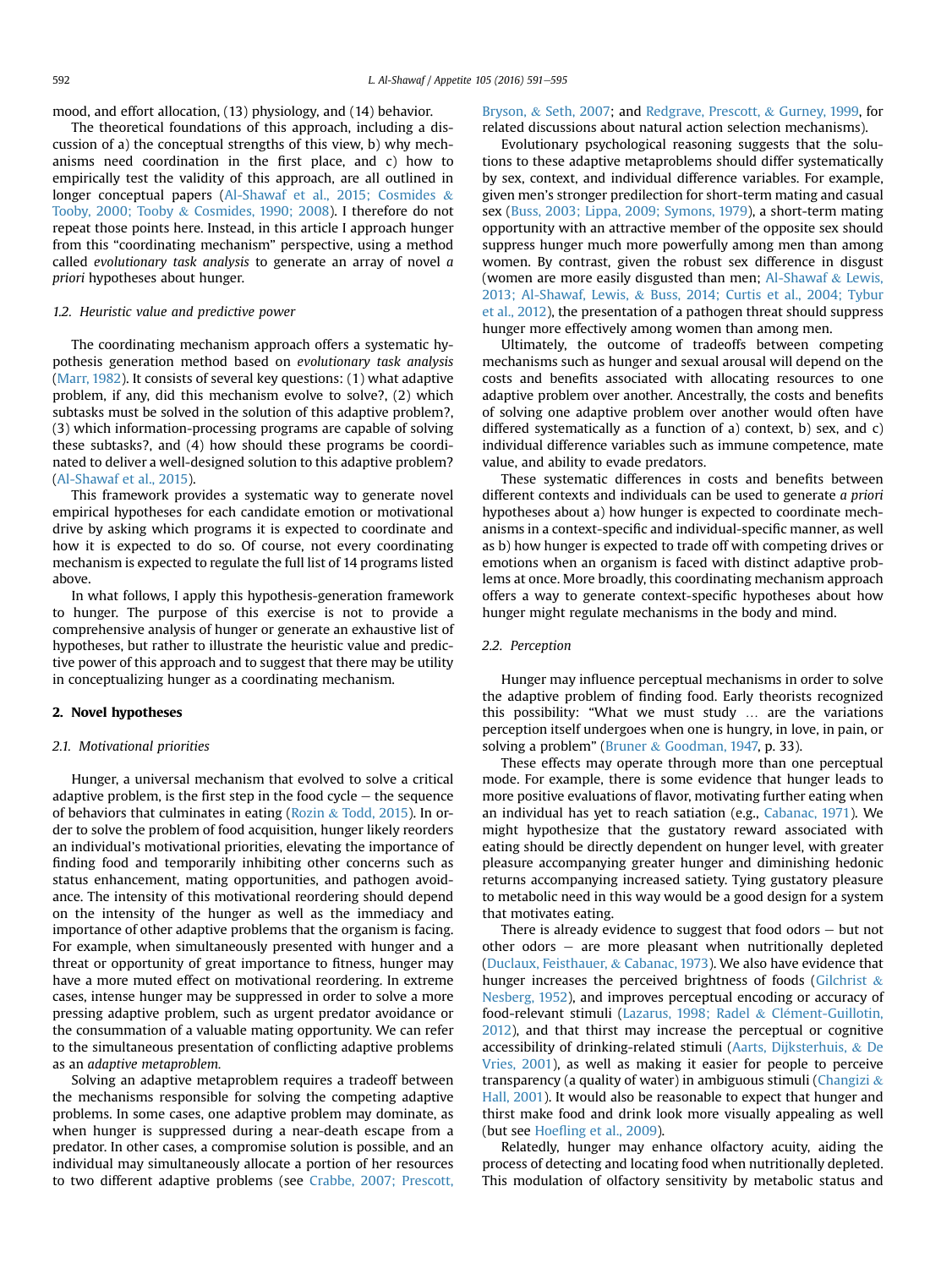feeding state has been demonstrated in nonhuman species such as rodents, Drosophila, and C. elegans [\(Fadool, Tucker,](#page-4-0) & [Pedarzani,](#page-4-0) [2011; Palouzier-Paulignan et al., 2012; Root, Ko, Jafari,](#page-4-0) & [Wang,](#page-4-0) [2011](#page-4-0)). Testing this hypothesis in humans seems both feasible and worthwhile.

An intriguing further possibility is that hunger may improve detection of food-related sounds (e.g., sounds emitted by prey animals, or the sound of group members eating nearby). These hypotheses about olfactory and auditory perception can be tested in the lab by experimentally manipulating hunger and then presenting audio recordings and odors of different kinds, testing participants' accuracy and sensitivity in detecting food-relevant and foodirrelevant sounds and smells.

#### 2.3. Attention and problem solving

Hunger may influence attention, too, narrowing an organism's attentional span and sharpening its focus to food and food-relevant stimuli ([Channon](#page-4-0) & [Hayward, 1990; Mogg, Bradley, Hyare,](#page-4-0) & [Lee,](#page-4-0) 1998; Stockburger, Schmälzle, Flaisch, Bublatzky, & [Schupp,](#page-4-0) [2009\)](#page-4-0). To deliver a well-designed solution to this adaptive problem, hunger must down-regulate attention to other stimuli that would normally capture an organism's interest. Severe hunger may even suppress attention to fitness-relevant stimuli such as pathogens, attractive mates, or valuable alliance-building opportunities (but see [Ainsworth](#page-4-0) & [Maner, 2014\)](#page-4-0).

It is also possible to generate very specific a priori predictions about the effects of context and individual differences. For example, hunger's ability to shift attention away from pathogens and toward food should be attenuated in people who are immunocompromised. Hunger's ability to suppress attention to other stimuli of adaptive significance should also depend on the magnitude of the fitness threat or opportunity posed by those other stimuli. For example, hunger should be more effective at shifting a person's attention away from an unattractive mate or a moderately dangerous predator compared to a highly attractive mate or an extremely dangerous predator.

It may also be difficult for hungry individuals to sustain attention on food-irrelevant tasks. For example, hungry people may find it hard to engage in future planning, problem solving, and extended conversations. There should be a striking exception for foodacquisition problems, which we might predict will elicit sustained interest and attention from hungry individuals. I would therefore hypothesize that hunger has opposite effects on different kinds of problem solving: it leads to a decrement in people's problemsolving abilities in most domains, yet simultaneously enhances their ability to solve food-acquisition problems.

We can test these predicted effects of hunger on attention and problem solving using problem-solving tasks that vary in hungerrelevance, dot-probe tasks, fMRI studies, and eye-tracking methods (e.g., [Mogg et al., 1998; Nijs, Muris, Euser,](#page-4-0) & [Franken,](#page-4-0) [2010; Siep et al., 2009](#page-4-0)). As with many of the mechanisms discussed in this paper, the extent of hunger's regulatory effects on attention should depend on the intensity of the hunger.

# 2.4. Categorization and conceptual frameworks

Just as fear automatically imposes conceptual frameworks that cause us to view our surroundings in terms of safety and danger ([Tooby](#page-4-0) & [Cosmides, 1990\)](#page-4-0), hunger may automatically impose conceptual frameworks and categorization schemes relevant to the adaptive problem of finding food. For example, at the most global level, hunger may lead organisms to categorize items as either food or not food, with different implications for approach behavior. Within the category of food, items may be further categorized as safe or spoiled. And nested in the category of safe foods, hunger may further categorize items according to caloric density or nutritional value. Higher priorities should be assigned to foods of greater value and foods containing specific nutrients that an organism lacks (e.g., [Rozin](#page-4-0) & [Vollmecke, 1986; Rozin](#page-4-0) & [Todd, 2015; Siep et al., 2009](#page-4-0)).

Evolutionary thinking suggests that this categorization may be adaptively biased, such that intense hunger results in a more lenient categorization of safe foods (e.g., see [Cabanac, 1971](#page-4-0)). In the extreme, we might expect an organism on the brink of starvation to categorize as "safe" food sources that would otherwise be classified as spoiled, as long as the on-average cost of such overinclusive categorization is less than the cost of forgoing viable food sources and risking death by starvation.

Extreme hunger should also suppress disgust to potentially pathogenic foods (Hoefl[ing et al., 2009](#page-4-0)). As individuals approach starvation, we should see a muted disgust response to foods that would otherwise trigger revulsion. If this response is an adaptation against starvation, it should be highly specific to food, and not other disgusting items. Evolutionary considerations therefore suggest that hunger should have no effect on disgust toward open sores, bodily effluvia, or other sources of pathogens and parasites. This appears to be exactly the pattern of results we see (Hoefl[ing et al.,](#page-4-0) [2009\)](#page-4-0).

Importantly, severe food shortages were likely more common among our hunter-gatherer ancestors than they are in today's industrialized nations, and hunger probably played a prominent role in regulating psychology and behavior during human evolution. It is easy to underestimate the significance of this psychophysiological state in affluent modern-day societies, but hunger remains a pervasive aspect of hundreds of millions of people's lives in developing nations and in modern hunter-gatherer societies ([Gat, 2000; Gurven, Hill, Kaplan, Hurtado,](#page-4-0) & [Lyles, 2000; Sanchez](#page-4-0) & [Swaminathan, 2005; Serageldin, 2002; Speth](#page-4-0) & [Spielmann, 1983\)](#page-4-0), and was likely a recurrent condition during the evolution of our species.

In addition to affecting the way we categorize foods and pathogens, hunger may also affect the way we categorize other humans. For example, hunger may lead us to categorize others as either having or not having surplus food that they might be willing to share. Similarly, hungry individuals may temporarily categorize others in terms of whether they are likely to be useful in helping with food acquisition (e.g., as a hunting or foraging partner).

The key point is that we may expect hunger to impose conceptual frameworks and categorization schemes relevant to the problem of securing food. We might therefore expect hunger to cause people to adaptively categorize objects, other people, and events in ways that facilitate the acquisition of food.

# 2.5. Memory

An intriguing possibility is that hunger might impact memory mechanisms in the service of acquiring food. For example, hunger may increase the accessibility of memories specifying locations in which food was successfully obtained in the past. Indirect support for this hypothesis comes from fMRI evidence that hunger preferentially enhances recognition memory for food over nonfood ([Morris](#page-4-0) & [Dolan, 2001](#page-4-0)), and from evidence that people in a field setting show preferential recall for the locations of calorie-dense food items over those of calorie-sparse ones ([New, Krasnow,](#page-4-0) [Truxaw,](#page-4-0) & [Gaulin, 2007; Krasnow et al., 2011](#page-4-0)). Additional evidence that hunger might impact memory comes from research showing superior word sequence recall for words directly following food-related words, but only among hungry individuals (see [Lerner,](#page-4-0) [Singer,](#page-4-0) & [Triandis, 1958\)](#page-4-0). During times of nutritional scarcity, hunger may trigger especially strong encoding of information that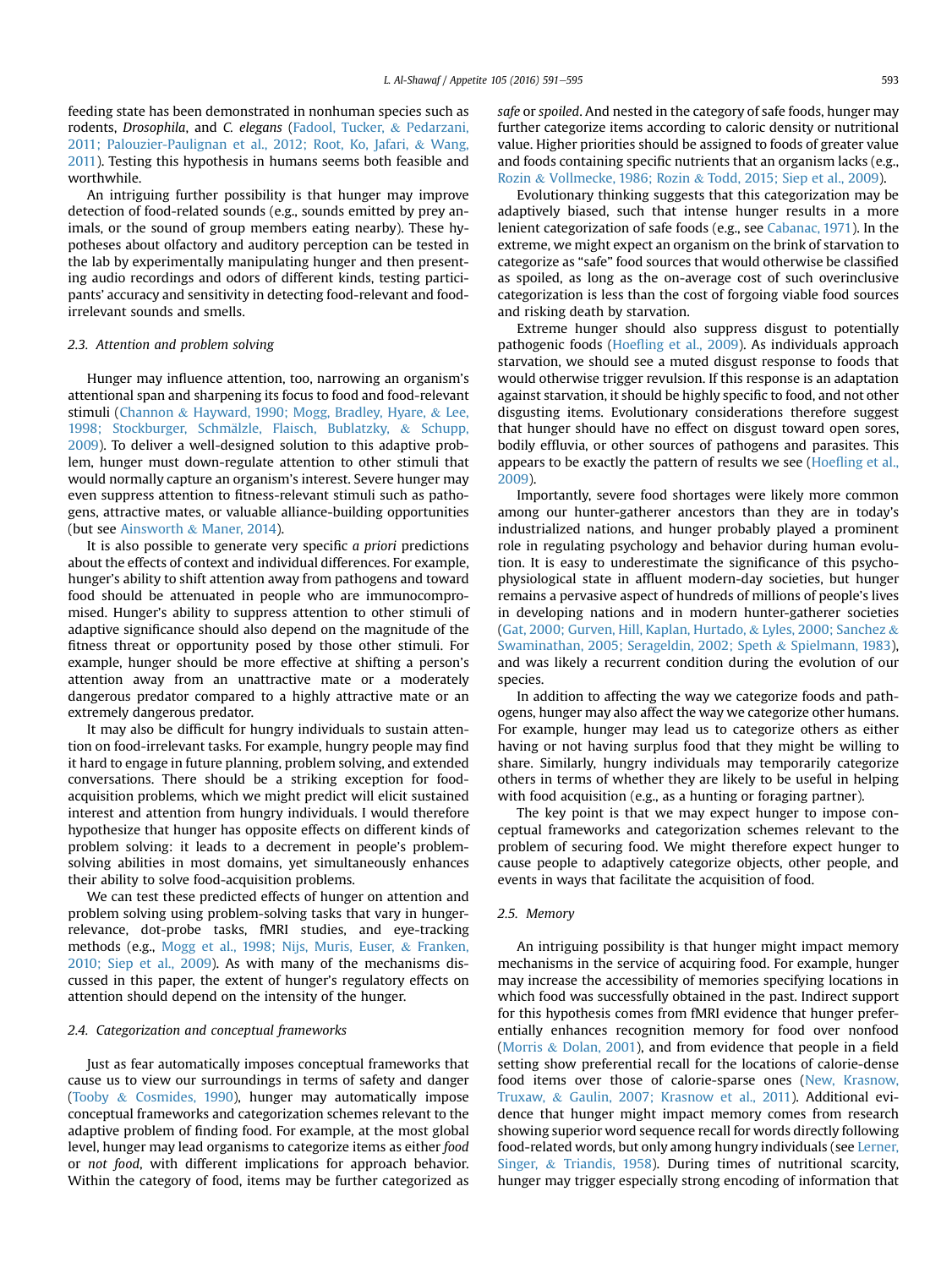can be used to resolve current or future hunger. Such a mechanism might encode locations where food is available, useful methods of acquiring or preserving food, or individuals who offer food during one's time of metabolic need. Intriguing indirect evidence for this sort of hunger-mediated memory comes from studies showing that Drosophila flies "must be hungry to form and retrieve appetitive memory" ([Plaçais](#page-4-0) & [Preat, 2013,](#page-4-0) p.440).

We might also speculate that hunger could affect an individual's memory for group members. For example, hunger may temporarily increase the accessibility of memories indexing who typically shares food and who is stingy with it, who was recently observed to have surplus food, and who owes one an outstanding favor that might be repaid in the currency of food. These hypotheses are preliminary, but they represent an initial foray into the ways that hunger might regulate cognitive processes in the service of food acquisition. And they are testable.

# 2.6. Eating, the deactivation of hunger, and mechanism "offlining"

Eating marks the solution of the adaptive problem that hunger was designed to solve. Eating should therefore be a critical stopping point, terminating the coordinating effects of hunger on other mechanisms (assuming that one eats enough to sate general hunger plus any nutrient-specific hungers). This suggests the hypothesis that eating triggers a relatively abrupt deactivation of hunger's coordinating effects on other mechanisms. This should manifest itself in large pre-eating to post-eating shifts in people's perception, attention, categorization, memory, and motivational priorities.

For example, this hypothesis suggests that after sating themselves, people's motivational priorities are once again reordered, attention is broadened beyond food-related stimuli, memories of other duties and responsibilities resurface, categorization is no longer dominated by food, and previously suppressed adaptive problems such as mating and pathogen avoidance come to the fore again. For example, the sight and smell of more food can become disgusting after one is sated, a stark reversal in hunger's disgustsuppression effects. We might therefore expect that eating, a discrete event that ushers in a suite of psychophysiological changes ([Liu, Gao,](#page-4-0) & [Fox, 2000](#page-4-0)), annuls or reverses the effects of hunger and marks the endpoint of the motivational state. $<sup>2</sup>$  This hypothesis</sup> suggests that we should see stark differences in people's attention, perception, categorization, and memory before and after eating. An intriguing hint of this possibility comes from a memory study: "Most notably, in the 20 min interval between pre-satiation and post-satiation scans, a >20% memory advantage for food stimuli relative to non-food was abolished in all 10 subjects" (Morris  $\&$ Dolan, p. 5307).

Of course, the effects of eating cannot be instantaneous. It takes time for hunger to dissipate (e.g., [Liu, Gao, Liu,](#page-4-0) & [Fox, 2000; de](#page-4-0) [Graaf, Blom, Smeets, Sta](#page-4-0)fleu, & [Hendriks, 2004](#page-4-0)), so the return to baseline triggered by a meal may be speedy but not immediate. This return to baseline activity may be more pressing for certain mechanisms than for others. Stated differently, different sequences of mechanism "offlining" may have different impacts on fitness. During the evolution of human hunger mechanisms, designs that coordinated this "offlining" in a systematic and beneficial manner would have outcompeted designs that turned programs off randomly or in inappropriate sequence.

This suggests the hypothesis that eating reverts mechanisms to

baseline activity in an orderly and predictable sequence, with more urgent and more impactful changes taking precedence. For example, the refocusing of attention on rivals or predators and the reordering of motivational priorities may be more pressing than the negation of hunger's effects on memory. If this hypothesis is correct, we should expect to see broadened attentional focus and renewed pathogen disgust before observing the reemergence of memories of other duties and responsibilities. The broader point is that it is reasonable to expect the dissipation of hunger to systematically deactivate mechanisms in a predictable sequence according to the urgency or importance of the changes.

At present, these suggestions are still speculative. But they highlight the fact that an evolutionary psychological approach points to a new conceptualization of hunger, novel hypotheses about both hunger and eating, and new ideas about how eating may terminate the coordinating effects of hunger in a systematic and predictable manner. Whatever its theoretical advantages, this perspective is empirically fruitful in the sense that it provides a method for systematically generating a priori hypotheses about hunger, as well as other drives and emotions.

This approach also provides a logical way to generate hypotheses about the "stopping points" of a drive or an emotion. Whenever a discrete event marks the solution to an adaptive problem that a motivational drive evolved to solve, that event can be expected to cause the drive to dissipate. Consequently, the event in question should dissolve the coordinating effects of the drive, resulting in a pronounced pre-event to post-event shift in a variety of mechanisms ranging from memory to attention to motivational priorities. We have hypothesized that in the case of sexual arousal, this "dissolving" event is orgasm (for males more strongly than females; [Al-Shawaf et al., 2015](#page-4-0)). In the case of hunger, this "dissolving" event is eating. This leads to the testable hypothesis that eating until sated will cause the relatively rapid dissolution of hunger's effects on attention, perception, memory, and other psychological processes described above.

## 3. Conclusions

An evolutionary psychological approach suggests that the emotions are coordinating mechanisms whose evolved function is to orchestrate the activity of other mechanisms in the service of solving an adaptive problem ([Al-Shawaf et al., 2015; Cosmides](#page-4-0) & [Tooby, 2000; Tooby](#page-4-0) & [Cosmides, 2008](#page-4-0)). For example, disgust coordinates mechanisms in the service of avoiding parasitic infection ([Curtis et al., 2004; Tybur et al., 2012](#page-4-0)), fear regulates programs to escape from danger [\(Bracha, 2004; Marks](#page-4-0) & [Nesse, 1994; Marks,](#page-4-0) [1987](#page-4-0)), and romantic love coordinates mechanisms in the service of forming a long-term mating bond ([Buss, 2006](#page-4-0)).

This approach might also be usefully applied to states such as hunger, pain, and sexual arousal. These states are not traditionally regarded as emotions, but may nonetheless be fruitfully regarded as coordinating mechanisms that have disparate effects on perception, attention, memory, conceptual categorization, and other psychological processes.

Empirically, this approach provides a powerful hypothesisgeneration method. Researchers can use evolutionary task analysis to systematically generate an array of novel hypotheses for any coordinating mechanism  $-$  including hunger  $-$  by asking (1) what adaptive problem, if any, the mechanism might have evolved to solve, (2) what subtasks constitute the adaptive problem, (3) which psychological mechanisms are capable of solving these subtasks, and (4) how these mechanisms ought to be coordinated to produce a well-designed solution to the adaptive problem. This systematic approach can be applied to any candidate emotion or drive, producing a priori hypotheses about the effects of the mechanism on

 $\frac{2}{x}$  This is admittedly an oversimplification. Eating is not a discrete event, but rather a continuous process whose duration can vary. The "dissolving" effect of eating may therefore itself be continuous, and should depend on whether the organism has eaten enough to sate itself.